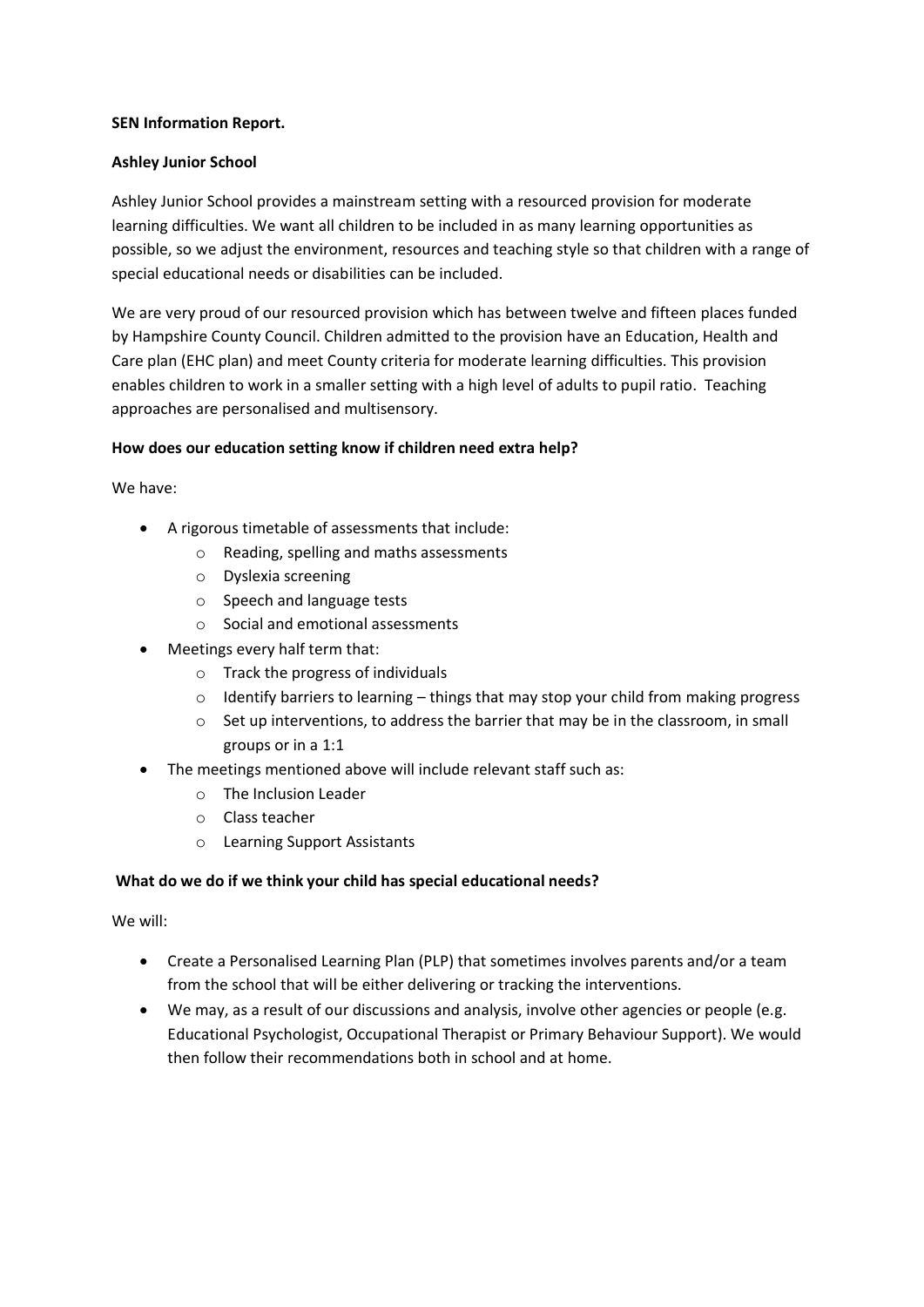## **How will you and the school know how your child is doing?**

We will know we are being effective because:

- We will complete baseline assessments to establish where your child is and then will track progress carefully.
- We will use the Personalised Learning Plan to check progress against the targets set.
- We will use criteria from the Hampshire Children's Services Department 'Guidance for Mainstream Schools and Colleges'. This outlines adjustments that could be made to the environment and groupings, teaching and learning and resources, roles and responsibilities to support your child.
- We will use the expertise of advisers and inspectors to validate and monitor our judgements.
- We report and share our findings with the School Governors.

We will communicate how your child is progressing by:

- Sharing Personalised Learning Plans and providing an annual report to share progress against National age related expectations.
- Inviting you to meetings with staff and other outside agencies as appropriate.

## **How will I know how to support my child's learning?**

- Through discussions with class teacher or SENDCO
- Through the Personalised Learning Plan that will clearly state what your role should be.

# **How will the school's staff support my child?**

School staff are trained:

- In helping all children to access the curriculum. They will use a range of multi-sensory resources to support children and use a range of strategies that will help children understand and retain their learning.
- To use additional adults carefully so they maximise the teaching and support children where necessary.
- To deliver specific programmes that will be beneficial to your child. This may include; Structured Programmes in reading such as Lexia or Catch Up or programmes for emotional literacy e.g. ELSA (Emotional Literacy Support)or pastoral support approaches.

#### **How will our curriculum be matched to your child's needs?**

- All children are provided with high quality teaching that is differentiated and personalised.
- During their time in school children may require something that is additional to and different from what is provided for the majority of children. This is the special educational need provision. This will fall into one or more of four categories:
	- o Communication and interaction needs
	- o Cognition and learning needs
	- o Social, emotional and mental health difficulties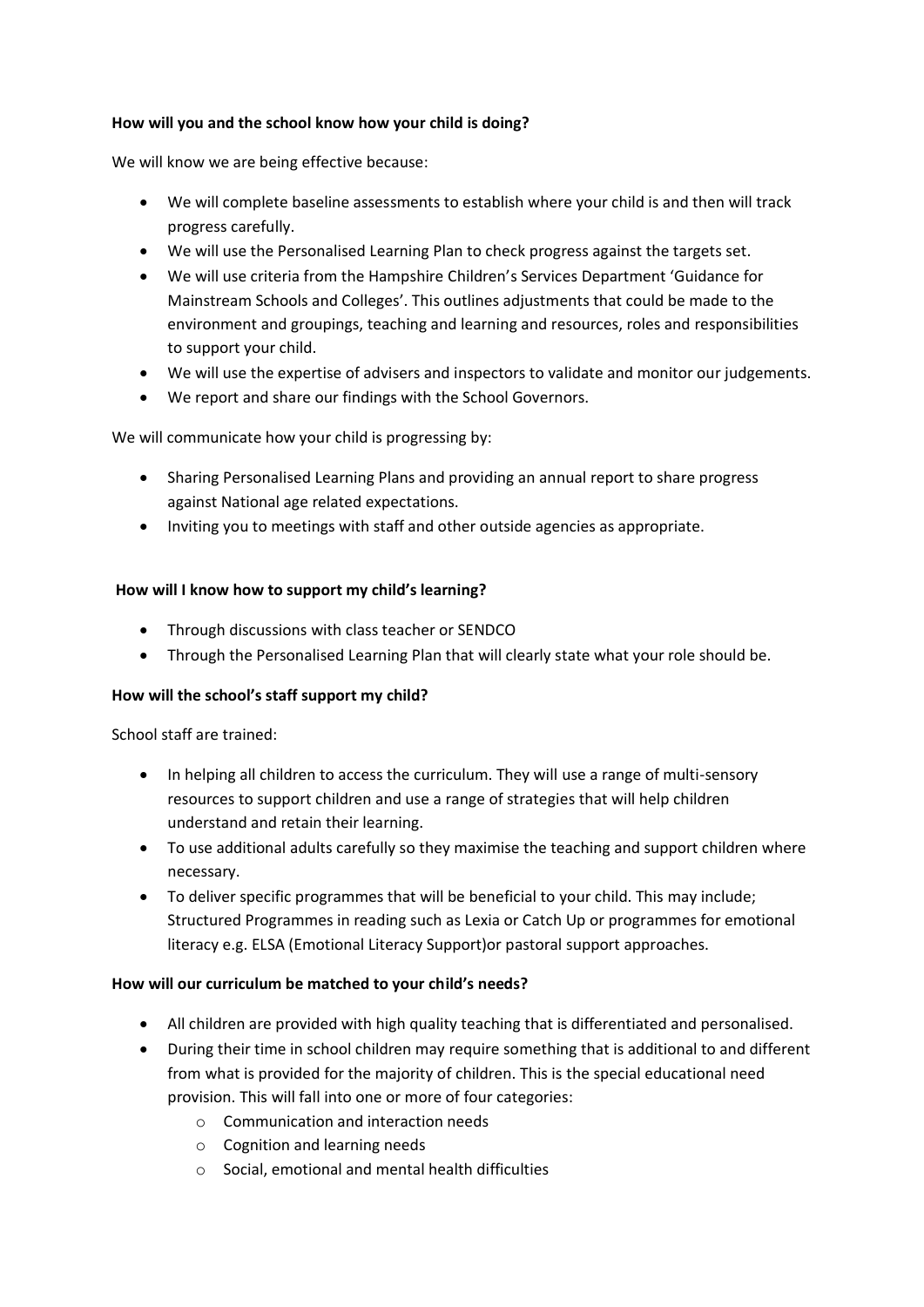- o Sensory/physical needs.
- Through the Personalised Learning Plan individual approaches (such as following recommendations from the Educational Psychologist, use of calming down areas or use of visual reminders) and specialised resources (e.g. ear defenders, use of learning bays or additional visual planners) are identified.
- Adaptations to the curriculum might be:
	- o Allowing children to pursue an interest
	- o Different ways of reading and writing down ideas
	- o Access to the Nurture Group
	- o Flexibility with the timetable

# **How is the decision made about how much and what type of support your child will need?**

- We follow the graduated response system that is outlined in the Code of Practice 2014. Children will receive at different times during their school career:
	- o Quality first teaching with individualised approaches
	- o If there is still little progress then an increased level of response will be provided which will include:
		- $\blacksquare$  joint planning with parents, children and staff
		- **specific assessments**
		- **EXECUTE:** increasingly personalised or specialised resources
		- a range of individual or group programmes.  $\blacksquare$
	- o If children are still blocked and not making progress we will move to a higher level of response which will include:
		- Involvement of external agencies (Educational Psychology, Occupational  $\blacksquare$ Therapy etc.)
		- **Further specialised assessments and resources**
	- $\circ$  In extreme cases where children are not making progress despite the high level of response we will collect evidence to see whether an Education, Health and Care (EHC) assessment is required. This may lead to an EHC Plan which will link together education, health and social care in the provision for the child.

#### **How are parents involved in this process?**

Parents are involved through:

- o Joint planning with staff
- o Discussions with school staff and external agencies as appropriate.

# **What support will there be for my child's overall well-being?**

- The school has a clear 'Administration of Medicines' policy.
- Identified staff have received 'First Aid' training.
- The school has trained Emotional Literacy Support Assistants (ELSAs) who support children's well-being and identify strengths and weaknesses and help children manage their feelings and emotions.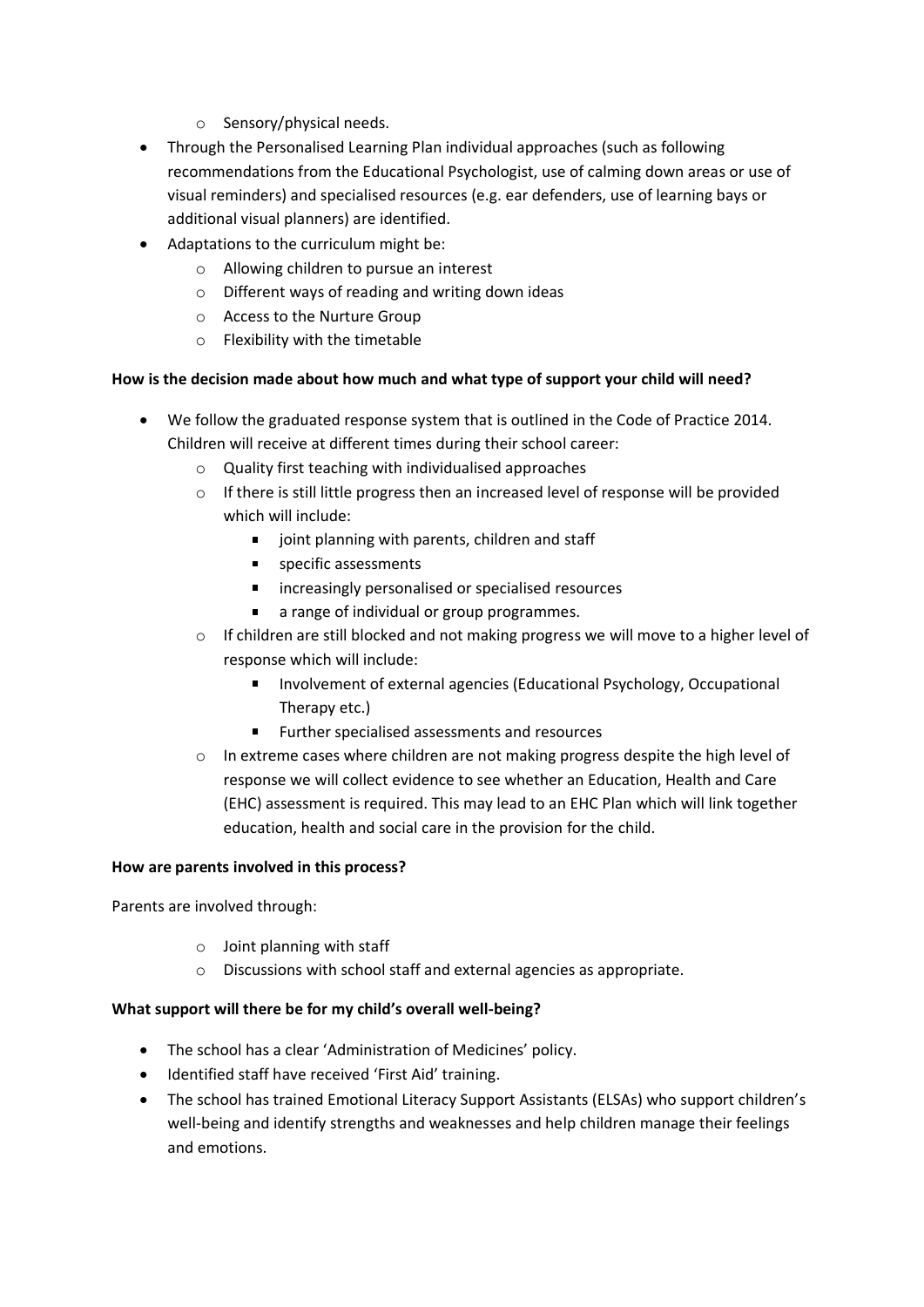- We also have a member of staff trained in the Framework for Enhanced Individual Pastoral Support (FEIPS) which provides counselling approaches to sessions.
- Other ways that the children can be supported are through:
	- o Nurture Group
	- o Differentiated play provision
	- o Key workers
	- o Social Skills Groups
- Children contribute to Personalised Learning Plans.
- All of the strategies and interventions mentioned help support positive behaviour and good attendance.

## **How do we ensure the safety of the children?**

Your child is safe in school because:

- Health and safety have a high priority in the school
- All staff:
	- o have undergone extensive vetting checks
	- o are trained in Child Protection procedures
	- o follow the school's safeguarding policy
- The site is regularly checked to ensure safe practice and security.

## **How do we make sure that children with SEND contribute to all parts of school life?**

Children are able to contribute through:

- Self-assessment and reflection on progress
- Mentoring sessions
- Responding to feedback
- Involvement in Personalised Learning Plans
- Involvement in all major school events e.g. Summer Fayre, Sports Day, Talent Show
- Pupil voice

# **What training is provided for staff to support children with SEND?**

Our SENDCO (SEN Coordinator), is Mrs Nicky Harling. Mrs Harling also leads and manages the resourced provision. Mrs. Harling holds the following qualifications:

- Bachelor of Education (Honours) specialising in Education
- Currently undergoing NASENCO Training
- Specialist Training in Speech Language and Communication Needs (SLCN)
- Positive Behaviour Management training /TEAM TEACH

We have a team of Learning Support Assistants led by Mrs. Harling who have developed a range of specialisms including:

- Speech, Language and Communication
- Nurture Approaches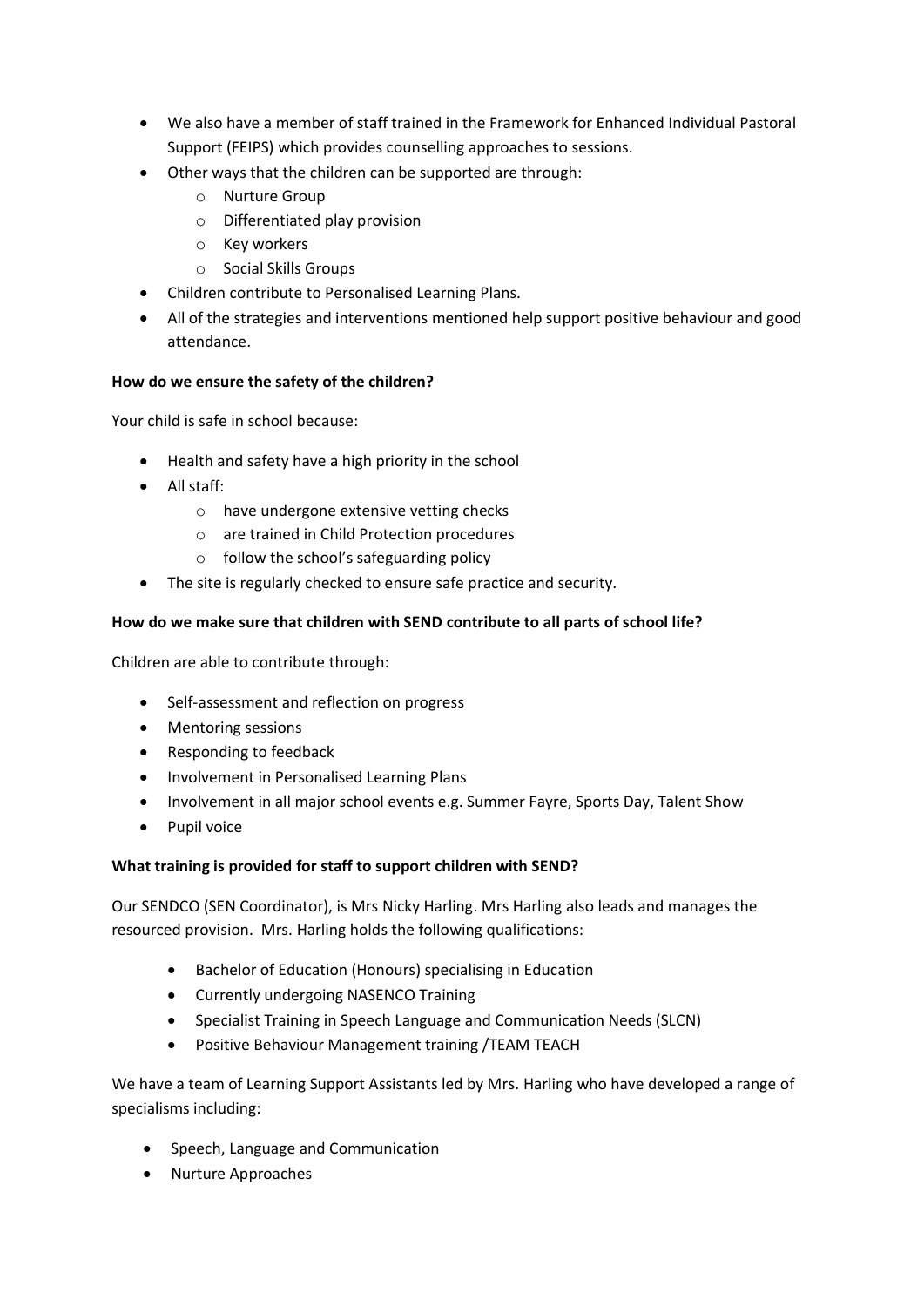- Ability to deliver structured programmes such as:
	- o Catch Up reading programme
	- o Simultaneous Oral Spelling (SOS)
	- o Junior Language Link
	- o Lexia

On arrival at the school your child will:

- Have a number of whole school assessments
- A selection of specialist assessments as appropriate
- Analysis of these assessments will inform how we support your child.

The school works closely with other services such as:

- Occupational Therapy
- Educational Psychology
- Speech and Language Therapy
- Social Care
- Early Help
- Primary Behaviour Support (PBS)
- Child and Mental Health Service (CAMHS)
- Hearing and Visual Impairment advisers

#### Training is:

- Prioritised through the School's Plan for Development and the Performance Management of staff
- Delivered within school (shadowing colleagues, bespoke training etc.), or through visits to other schools, or access to specialists

#### **How accessible is our setting?**

- We have a number of wheelchair access and exit points
- We have a disabled toilet and changing facilities
- We have disabled parking bays
- We use visual symbols across the school to ensure access
- We use ear defenders and other sensory equipment to support children with sensory difficulties
- We have made adjustments to IT facilities e.g. Large Font Keyboard, use of Symwriter
- Adaptations and the provision of equipment is secured through the Personalised learning Plan.

#### **What steps should you take if you have a concern about the school's SEND provision?**

- The class teacher should be the first contact if there are any concerns or worries.
- If you still have concerns please contact the Inclusion Leader, Mrs. Harling.
- If the matter is still not resolved then please contact the Head teacher, Mr Rix.